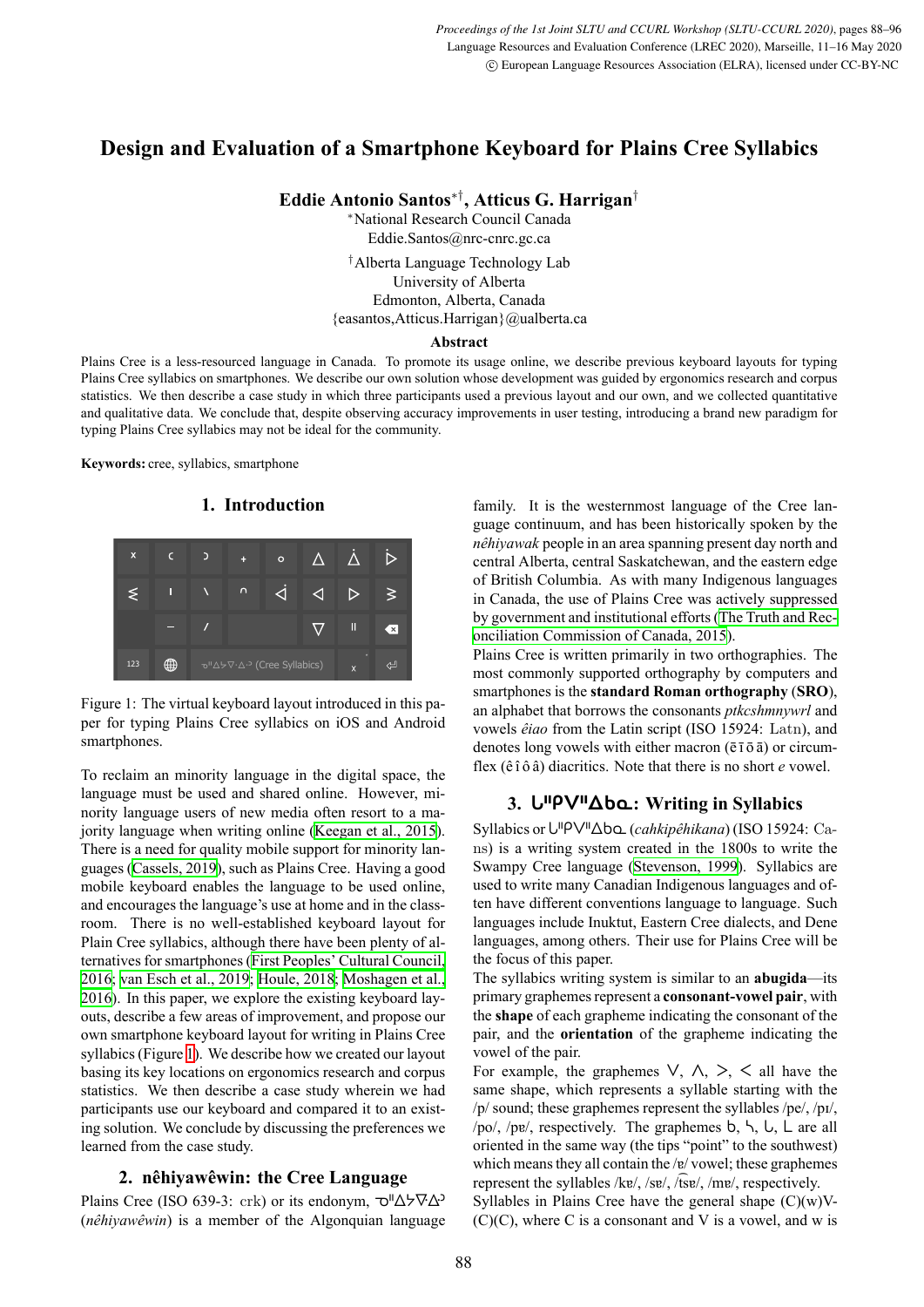<span id="page-1-1"></span>

|          |                                                            |          | Example      |            |
|----------|------------------------------------------------------------|----------|--------------|------------|
| Category | Elaboration                                                | Syllabic | IPA          | <b>SRO</b> |
| V        | Vowel                                                      | ◁        | $/\alpha$ :/ | â          |
| wV       | Syllable with $/w/$ as<br>onset                            | ⊲∙       | $/wa$ :/     | wâ         |
| CV       | Syllable with con-                                         | Ò        | $\sqrt{tsi}$ | cî         |
| CwV      | sonant onset<br>Syllable with con-<br>sonant + $/w/$ onset | Ċ٠       | $/$ nwa:/    | nwâ        |
| final    | Coda                                                       | $\circ$  | $\sqrt{W}$   | w          |

Table 1: The different syllabic categories used in this paper.

the /w/ sound<sup>[1](#page-1-0)</sup> [\(Wolfart, 1996](#page-8-8)). Given that most syllables in Plains Cree are predominately CV or CwV, the syllabics writing system is particularly well-suited for writing Plains Cree. Further, the writing system is thought to be more Indigenous and authentic than using the borrowed Latin writing system, thus it holds greater cultural value.

#### **3.1 Diacritics**

The onset of a syllable, if present, is a consonant, or a consonant with an intervening /w/ sound. The /w/ sound is written in syllabics as a dot to the right-side of the (C)V syllabic. For example,  $\cup$  represents the /te/ syllable;  $\cup$ , with a dot to the right, represents the /twe/ syllable.

Long vowels are denoted by putting a dot on top of a syllabic; for example, given the short vowels  $\Delta (I_1)$ ,  $\Delta (I_0)$ ,  $\triangle$  (/ɐ/), adding a dot diacritic on top of these vowels yields the long vowels,  $\Delta (i$ i:/)  $\Delta (o$ :/), and  $\Delta (a$ :/), respectively. Note: although  $\nabla$  (/e/) is considered to be a long vowel, it does not take a diacritic, as there is no short /e/ vowel.

#### **3.2 Finals**

Codas in Plains Cree, if present, are one or two consonants written using syllabics called *finals*. Finals appear anywhere in a word where a consonant cannot be paired with a vowel or an intervening /w/. For example, the word for horse, /mɪstɐtɪm/, is written as  $\Gamma$ <sup>o</sup> $\subset \cap$ <sup>c</sup> in syllabics. The finals correspond to /s/ and /m/ phonemes, respectively, and are the two consonants in the word that are *not* followed by a vowel or a  $/w$  + vowel pair. There are three special finals:  $\mathbb{I}$ for writing  $/h/$  anywhere in a word;  $\circ$  for words that end with /w/; and  $x$  for words that end with /hk/; Every consonant in Plains Cree has a corresponding final syllabic, though these are not transparently related to their corresponding **CV** syllabic shape.

### **3.3 Categorizing Syllabics**

In this paper, we define five categories for the Plains Cree syllabics: **V**, **wV**, **CV**, **CwV**, and **final** (Table [1](#page-1-1)). The keyboards described in this paper (Sections [4](#page-1-2), [5\)](#page-2-0) each have different methods of typing characters in each category.

#### **4. Prior Work**

<span id="page-1-2"></span>We describe an existing solution to type Plains Cree syllabics on smartphones: the **FirstVoices Keyboards** app.

#### <span id="page-1-3"></span>**4.1 The FirstVoices Layout**

| $\Delta$            |             |   | ρ           | $\cap$         |   | $\overline{\textbf{O}}$ |                |                      | $\Rightarrow$ |
|---------------------|-------------|---|-------------|----------------|---|-------------------------|----------------|----------------------|---------------|
|                     |             | C | $\mathsf b$ |                |   | $\overline{a}$          |                |                      | ち             |
| $\overline{\bm{G}}$ | п           | n |             |                | c | D                       | $\overline{a}$ | $\ddot{\phantom{1}}$ | ŧ             |
| 123                 | $\bigoplus$ | ö | $\circ$     | <b>O"</b> A7VA |   | Ш                       |                | پ                    | [x            |

Figure 2: The FirstVoices Plains Cree syllabics layout.

The **o<sup>n</sup>∆≻∇∆**<sup>[2](#page-1-3)</sup> (Plains Cree) keyboard layout (Figure 2) was created by the First Peoples' Cultural Council as part of their **FirstVoices Keyboards** app [\(2016](#page-8-2)). The FirstVoices Keyboards app is a suite of smartphone keyboard layouts that covers all Indigenous languages in Canada. The technology that allows the creation of many keyboard layouts is [Keyman \(2020\)](#page-8-9), a keyboard creation engine. Keyman is embedded within the FirstVoices Keyboards app, and all of the keyboard layouts it provides—including **□"Δ**<del>></del>Δ<sup>2</sup> **(Plains Cree)**—can be used standalone with the (separate) Keyman app. Throughout the rest of this paper, we will refer to this layout as the **FirstVoices** layout.

The FirstVoices layout uses a two *page* system: the initial page (Figure [2](#page-1-3)) displays all **V** and **CV** syllabics that have the underlying /ɐ/ and /ɪ/ vowel. Below the CV syllabics are all of the **finals**, with the exception of  $\lambda$ . Pressing the  $\alpha$  key switches to the second page, which displays all **V** and **CV** syllabics that have the underlying /e/ and /o/ vowel, as well as keys for  $\leq (1/1)$ ,  $\geq (r/1)$ , and  $\geq$ .

To type a syllabic with a long vowel, the typist first types the **V** or **CV** syllabic with the corresponding short vowel. Then, the typist must press the  $\lceil \cdot \rceil$  key, which has the effect of adding a long vowel dot to the previously entered **V** or **CV** syllabic. To type a **wV** or **CwV** syllabic, one must first type the corresponding **V** or **CV** syllabic, including long vowel dot, and then press the  $\lceil \cdot \rceil$  key; this places a middle dot after the corresponding syllabic.

This layout has the advantage of having a shallow learning curve; All **V** and **CV** syllabics are one or two presses away. However, since there are 40 **V** and **CV** syllabics, plus 13 finals, this keyboard makes the decision to split them in half. Notably, syllables with the vowels /ɐ/ or /ɪ/ are more common in Plains Cree, so the keyboard made the right choice in prioritizing which syllabics are immediately selectable. That said, the keyboard is still cramped; on our test device, most keys on this layout are 5mm wide.

The FirstVoices layout produces dubious Unicode character output. The Unified Canadian Aboriginal Syllabics block of Unicode defines unique characters for all **V**, **wV**, **CV**, and **CwV** syllabics and includes finals specifically for use in Western Cree syllabics([The Unicode Consor](#page-8-10)[tium, 2019b\)](#page-8-10). The FirstVoices layout does not produce precomposed characters for **CwV** syllabics; instead, it appends U+1427 CANADIAN SYLLABICS FINAL MIDDLE DOT to emulate a /w/ diacritic, despite the character actually encoding a final. Another oddity is that this layout sometimes opts to produce *look-alike* finals, instead of the characters specifi-

<span id="page-1-0"></span><sup>&</sup>lt;sup>1</sup>This is an oversimplification of Plains Cree phonotactics. For a full explanation, see [Wolfart \(1996](#page-8-8)).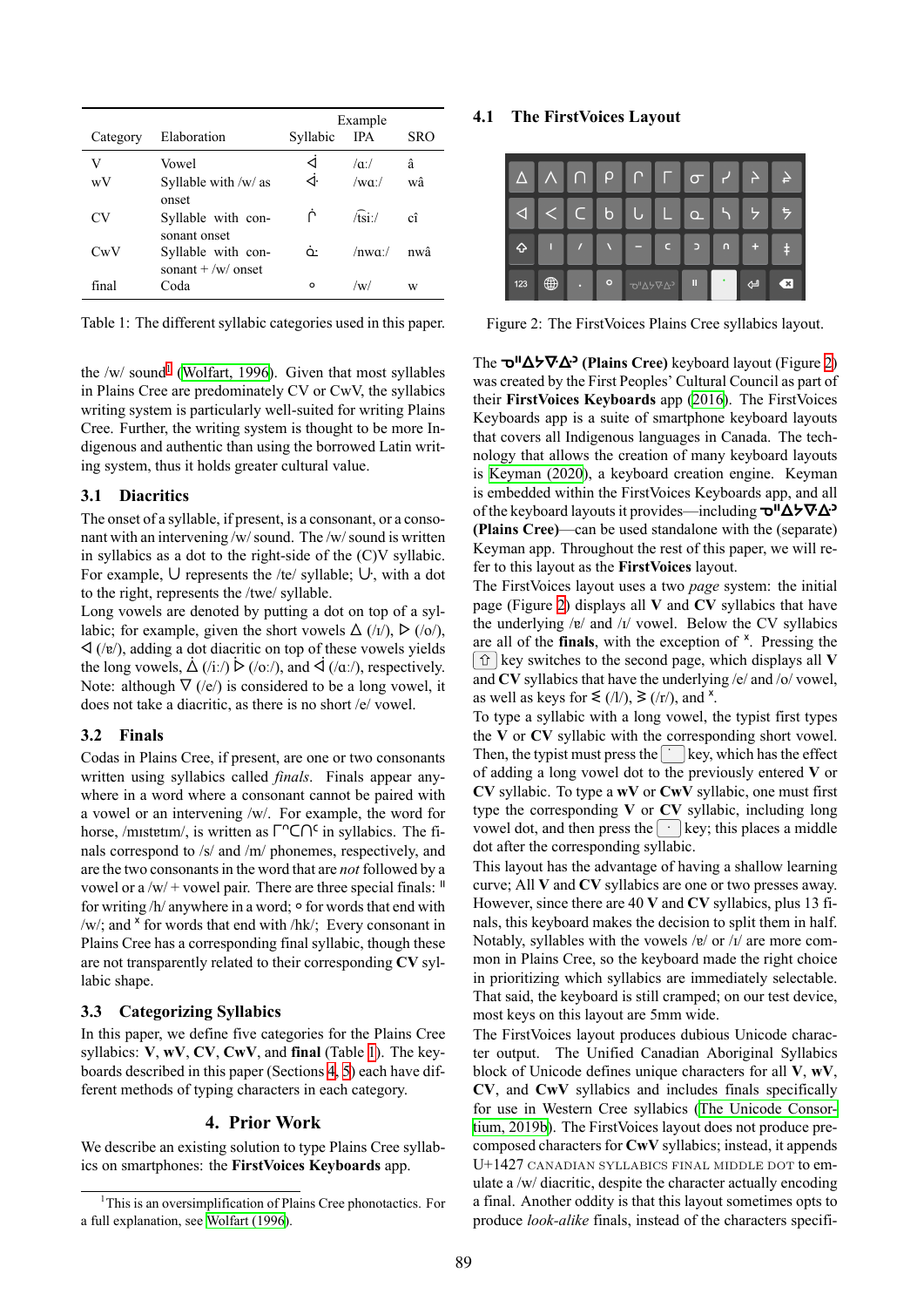cally intended for Western Cree. Additionally, the keyboard has no key for the full-stop used in Plains Cree syllabics  $(namely: x).$ 

## **4.2 Other Layouts**

The Gboard application [\(van Esch et al., 2019\)](#page-8-3) has an Android-only Cree syllabics layout. The layout is "pan-Cree", aiming to cover all Cree dialects. Covering all dialects in one layout has the effect that, out of 48 syllabics keys immediately available to type on the primary page, 18 keys (37.5%) are *completely unused* in Plains Cree syllabics orthography. Given that the Gboard layout is Android-only, we will not discuss it further. To our knowledge, there are a few other smartphone keyboards for Cree syllabics [\(Houle,](#page-8-4) [2018](#page-8-4); [Moshagen et al., 2016](#page-8-5)), however, we were unable to install them as the system-wide keyboard on our test device. As such, they will also not be discussed any further.

# <span id="page-2-0"></span>**5. Design and Development of the Keyboard**

After studying the strengths and weaknesses of the layout presented in Section [4,](#page-1-2) we sought to make our own syllabics layout for smartphones with the following goals:

- 1. All syllabics must be **accessible on the primary page**.
- 2. Only keys used in **Plains Cree** should be on the primary page.
- 3. It must facilitate efficient **two-thumbed typing**.
- 4. Its Unicode output must produce **pre-composed** syllabic code points.

With these goals in mind, we present our method for developing this layout, which we will henceforth refer to as the **Keyman layout**. The **Keyman layout** is a "build-asyllable" dynamic layout, designed specifically for use with the Plains Cree language.

### **5.1 Creating an Ergonomic, Two-handed Layout**

Upon using the **FirstVoices** layout, the authors of this paper felt that, in order to facilitate fast and accurate typing, this layout could do better to improve the *placement* of the syllabic characters.

As such, we sought research in the ergonomics of thumbedinput on smartphones. We focused on two-thumbed input, as most smartphone keyboard layouts position the virtual keyboard at the very bottom of the screen, where one would hold the phone with either one or two hands, using one's thumbs to tap on the keyboard's keys.

[Park and Han \(2010](#page-8-11)) discuss the design and placement of touchscreen targets for *one-handed* interaction on a mobile phone. The authors tested the effects of 5mm, 7mm, and 10mm targets on a  $5 \times 5$  grid on a smartphone display. They measured study participants' first transition time how long it takes to go from a neutral position to any target on the screen; the task completion time—how long it takes to press the *correct* target on the screen; the number of errors made; and the pressing convenience—the participants' subjective opinion of how easy it is to press a target. We have calculated the median of all metrics measured in [Park and Han \(2010](#page-8-11)). We opted to use the 7mm grid, as it strikes a good balance between allowing for a great number of keys, and it is not as error-prone as smaller layouts. This

<span id="page-2-1"></span>

Figure 3: The superposition of the original right-handed grid and the mirrored left-handed grid. Lighter areas are worse places to assign keys, and darker areas are better places to assign keys.

indicated which 7mm targets are good places to assign keys, and which targets to avoid.

Now that we know which areas of the layout are easier and less error-prone to touch, and which areas are more error prone, and more difficult to touch, we can begin placing keys on the layout.

We decided, that in order to support **two-thumbed typing**, we would create a "build-a-syllable" keyboard, where **CV** syllabics would be assembled by typing a consonant final first, then followed by the appropriate vowel. We placed **consonants** and **vowels** on opposite side of the keyboard. This way, when typing **CV** syllable sequences, the typist alternates between thumbs, allowing simultaneous articulation of their thumbs. For example, while the left thumb is finishing the articulation of typing a consonant, the right thumb is starting the articulation of typing a vowel. This follows the design recommendations set by [Norman and Fisher](#page-8-12) [\(1982](#page-8-12)), who state that a keyboard should equalize the load of both hands, maximizing sequences where keys are typed by alternating hands.

Since [Park and Han \(2010\)](#page-8-11) only collected data for *righthanded* touches, we made the assumption that this figure can be mirrored horizontally to account for left-handed usage. We then determined the width of a grid of 7mm wide keys, with a 1mm gap between keys that would comfortably fit the width of a contemporary smartphone. Using a smartphone with a screen width of 68mm, we calculated  $8 \times 7$ mm + 7  $\times$  1mm = 63mm. Thus we determined that the grid should be 8 keys wide. We then superimposed both the original right-handed grid, and the mirrored left-handed grid, assuming that keys in the overlapping portion of the grid will take the median of measures from both the lefthanded and right-handed button placements (Figure [3](#page-2-1)).

# **5.2 Placing Keys Based on Corpus Statistics**

We wanted to place **frequent keys** in the darker areas in Figure [3,](#page-2-1) and **rare keys** in lighter areas. To get an idea of **key frequency**, we counted unigram and bigram frequency in the **Ahenakew-Wolfart corpus of Cree text** ([Arppe et](#page-8-13) al.,  $2019$  $2019$ .<sup>2</sup> This corpus is composed of a number of interviews and monologues recorded by Freda Ahenakew and H. C. Wolfart and includes roughly 73,000 Cree word tokens.

<span id="page-2-2"></span><sup>2</sup>The full results are available: [https://gist.github.com/](https://gist.github.com/eddieantonio/1b0f25f1c6d78e6dfb611f490a0822c7) [eddieantonio/1b0f25f1c6d78e6dfb611f490a0822c7](https://gist.github.com/eddieantonio/1b0f25f1c6d78e6dfb611f490a0822c7)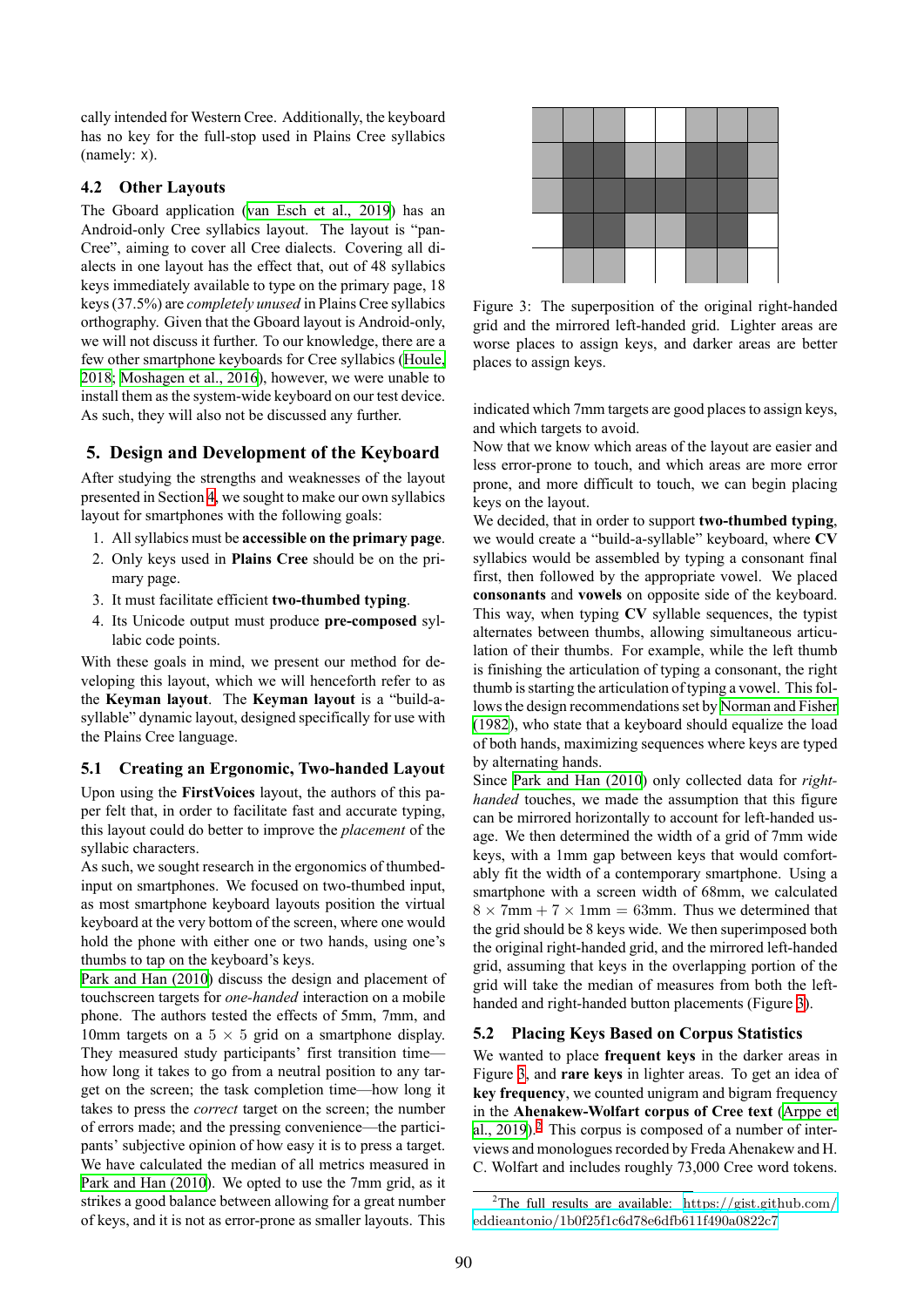<span id="page-3-0"></span>

| $\mathsf{x}$ | $\epsilon$ | $\vert$ ) | $\blacklozenge$ |   | $\circ$ $\overline{\Delta}$ $\dot{\Delta}$ $\overline{\phantom{a}}$ |                                     | $\dot{\triangleright}$ |
|--------------|------------|-----------|-----------------|---|---------------------------------------------------------------------|-------------------------------------|------------------------|
| $\leq$       |            |           | $\cap$          | 4 | $\triangleleft$                                                     | $\triangleright$   $\triangleright$ |                        |
|              |            |           |                 |   |                                                                     | П                                   |                        |
|              |            |           |                 |   |                                                                     | ΙX                                  |                        |

Figure 4: The grid of our placements with syllabics keys filled in. Lighter areas indicate harder-to-type keys; darker areas indicate easier-to-type keys.

Most texts in the corpus are some sort of narrative being told to the interviewer. The corpus is written entirely in SRO, but since the mapping between SRO and syllabics is (for the most part) straightforward, SRO letter frequencies are informative when creating a "build-a-syllable" keyboard.

First, we placed generic keys, such as the spacebar, the return key, the full-stop key  $(x)$  and the backspace key in areas that are frequent among QWERTY smartphone keyboard layouts. Then, we placed the most frequent consonant,  $\langle$  (/k/) in the dark area on the left-hand side; then, we placed the most frequent vowel,  $\triangleleft$  (/ɐ/), in the right-hand area of the grid. We continued this by placing higher frequency keys in the darker areas of Figure [3](#page-2-1), and then placing lower-frequency letters in lighter areas. Consonants were placed primarily on the left-hand side, while all 7 vowels were placed on the right-hand side. Most of the placement of the keys were based on the corpus statistics, however some keys were placed for aesthetic value. For example, the  $\leq$  (/l/) and  $\geq$  (/r/) were placed opposite of each other, since both are only used for loanwords from English and French. The  $\langle h \rangle$  digraph occurred 5414 times in the corpus; thus,  $\langle h \cdot \rangle$  is less frequent than  $\langle c \rangle$  so we placed it in a harder-to-type place. In total, we assigned 12 consonants, 7 vowels, and  $\frac{x}{h}$  (/hk/), and for a total of 20 keys, requiring at least three rows of 8 keys per row. Since we only require three rows for syllabic characters, and an extra row for the spacebar and punctuation, we removed the top row from Figure [3;](#page-2-1) this row is reserved for presenting predictive text suggestions, however predictive text is not addressed in this paper. The final layout we obtained is in Figure [4](#page-3-0).

Note that the hyphen occurred 14,740 times in the corpus; the hyphen is used in SRO as a *morpheme separator*, especially, to separate prefixes from the verb stem. Upon consultation with Cree syllabics writers [\(Wolvengrey, 2018](#page-8-14); [Ogg, 2018\)](#page-8-15), we decided the equivalent to a hyphen in syllabics should be a **thin, non-breaking space**. For this we used U+202F NARROW NO-BREAK SPACE or the NNBSP. This follows the precedent set by Mongolian orthography, in which the NNBSP is used as a thinner space that separate affixes *without introducing a word break* ([The Unicode](#page-8-16) [Consortium, 2019a\)](#page-8-16). The full-sized space is still used as a word separator.

To write the thinner, non-breaking space, we added a *secondary spacebar* above the regular spacebar. Much like the thinner space itself, the secondary spacebar is thinner than the regular spacebar. This key was positioned above the regular space, and centered horizontally.

### **5.3 Development with Keyman Developer**

As its name suggests, we made the **Keyman** layout using the Keyman Developer software([2020\)](#page-8-9).

To create a "build-a-syllable" *dynamic layout*—where some keys change based on the consonant just typed—we implemented the keyboard using several *layers*. "Layers" is the term that Keyman Developer refers to as *pages* in the rest of this paper; however, while a page in a layout such as FirstVoices consists of completely different keys, in the Keyman layout, we employed layers to implement *variations* of the primary page.

We created Keyman layers for the primary page (the *default* layer) and created layers for all possible **CV**, and **CwV** consonant "shapes". All of these layers were identical, except that the keys for the vowels were changed to reflect the previously typed consonant. For example, starting from the default layer (Figure [5a\)](#page-4-0), typing the  $\lambda$  (/k/) final switches to the kV layer (Figure [5b](#page-4-0)), which swaps all of the vowel syllabics with all possible  $kV$  syllabics, namely,  $\theta$ ,  $\theta$ ,  $\theta$ ,  $\theta$ ,  $\phi$ ,  $\dot{P}$ ,  $\dot{P}$ ,  $\dot{P}$ . Pressing any of these keys replaces the  $\dot{P}$  with the indicated **kV** syllabic. If instead, one presses  $\circ$  (/w/), the keyboard switches to the kwV layer (Figure [5c](#page-4-0)), swapping all the vowels once again with all  $kwV$  syllabics— $\theta$ ,  $\rho$ ,  $\theta$ ,  $\mathbf{b}$ ,  $\mathbf{P}$ ,  $\mathbf{d}$ ,  $\mathbf{b}$ . Pressing a **kwV** syllabic replaces the  $\mathbf{b}$  with the appropriate syllabic. In this way, a syllabic is "built" by first typing a final, then optionally typing  $\circ$ , and finally its corresponding vowel is selected.

Layer switching was accomplished using Keyman's nextlayer directive for keys. In addition, each non-default layer visually highlights the keys that differ from the default layer, as well as highlighting which consonant keys have been pressed (Figures [5b](#page-4-0), [5c\)](#page-4-0).

In total, the keyboard contains 19 layers: the default layer, 9 **CV** layers, 8 **CwV** layers, and a *numeric* layer to type Arabic numerals and additional punctuation. Since duplicating the same layer several times with minor changes is an error-prone process, we wrote Python code to generate the .keyman-touch-layout file that defines the layout. The source code to generate the layout is open-source and can be found online.<sup>[3](#page-3-1)</sup>

The **Keyman layout** can be installed on either iOS (iPhone) or Android smartphones by downloading the Keyman app,[4](#page-3-2) and then then installing the nrc\_crk\_cans layout, either within the app, or online.<sup>[5](#page-3-3)</sup> We have also written a short tutorial for using the layout on Keyman's website.<sup>[6](#page-3-4)</sup>

#### **6. Evaluation**

In order to evaluate the Keyman layout, we opted to measure the accuracy, pleasantness, and general efficacy of both the FirstVoices and Keyman layouts. This evaluation was composed of two main components: quantitative data collected during controlled typing experiments (Section [6.2.1\)](#page-4-1) and qualitative data collected by questionnaire

<span id="page-3-1"></span><sup>3</sup>[https://github.com/eddieantonio/](https://github.com/eddieantonio/plains-cree-touch-keyboard/tree/master/release/nrc/nrc_crk_cans/extras)

[plains-cree-touch-keyboard/tree/master/release/nrc/](https://github.com/eddieantonio/plains-cree-touch-keyboard/tree/master/release/nrc/nrc_crk_cans/extras) [nrc\\_crk\\_cans/extras](https://github.com/eddieantonio/plains-cree-touch-keyboard/tree/master/release/nrc/nrc_crk_cans/extras)

<span id="page-3-2"></span><sup>4</sup><https://keyman.com/downloads/>

<span id="page-3-4"></span><span id="page-3-3"></span><sup>5</sup>[https://keyman.com/keyboards/nrc\\_crk\\_cans](https://keyman.com/keyboards/nrc_crk_cans)

<sup>6</sup>[https://help.keyman.com/keyboard/nrc\\_crk\\_cans/1.](https://help.keyman.com/keyboard/nrc_crk_cans/1.0.1/nrc_crk_cans.php)

 $0.1/nrc$ <sub>crk\_cans.php</sub>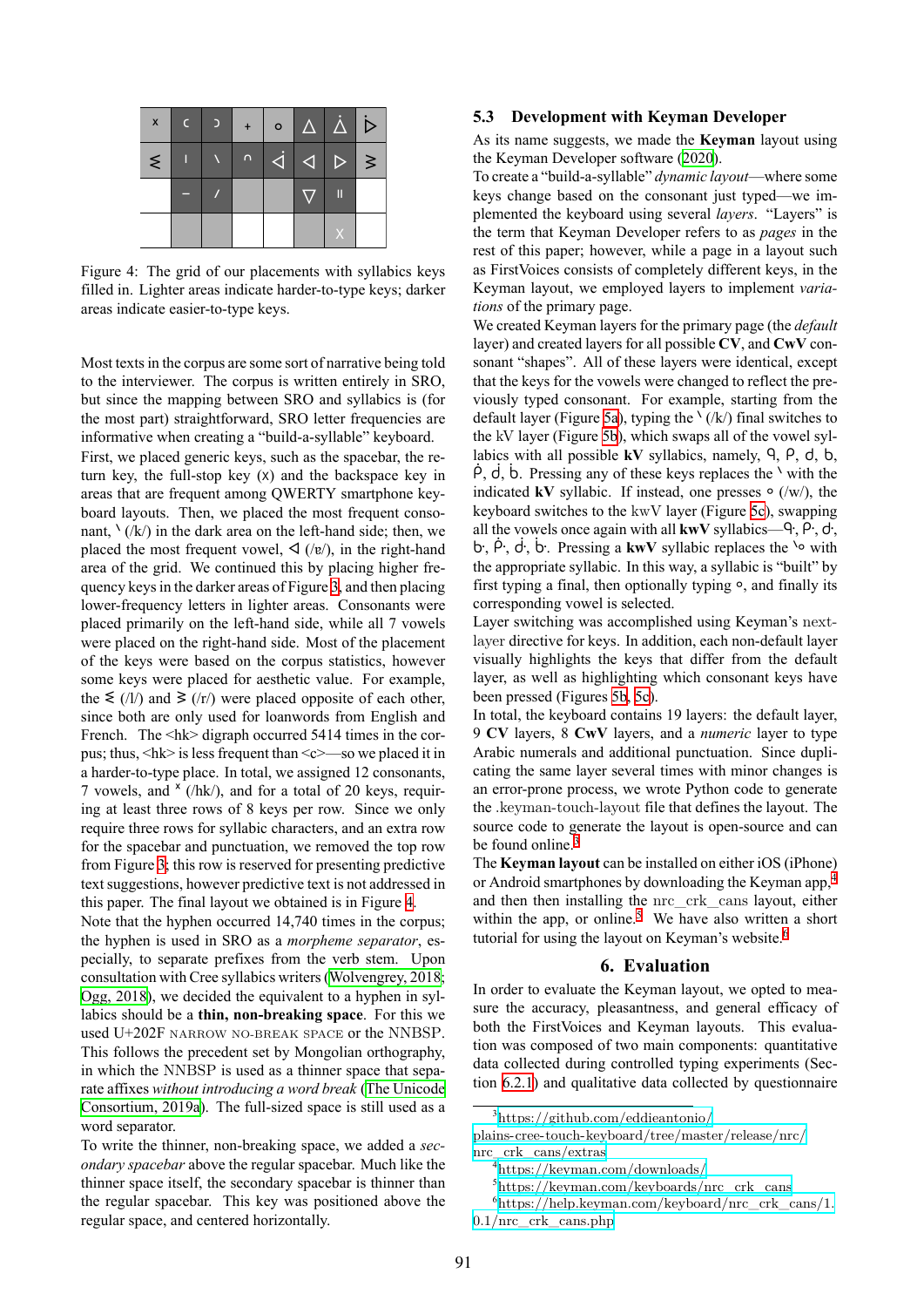<span id="page-4-0"></span>

Figure 5: Switching layers in the Keyman layout. (Note: images have been scaled down).

(Section [6.2.2\)](#page-5-0). The remainder of this section describes the demographics of participants and the methodologies of the quantitative and qualitative analyses.

## **6.1 Participants**

For the purposes of this case study, we recruited three participants from the Edmonton, Alberta, Canada area. Participants were recruited through open calls at the University of Alberta and targeted recruitment of Plains Cree speakers with syllabics literacy. Participants ranged from 22–52 years of age (with a mean age of 32.67). Females composed two of the three participants, and all three participants identified as First Nations or Métis. Two of the three participants completed all parts of the study. Every participant had an extensive background in typing on smartphones, regularly communicated in Plains Cree, and used syllabics on a smartphone or computer at least multiple times a week. Given that testing focused on reproducing stimuli, fluency in Plains Cree was not a requirement, but familiarity with syllabics and smartphones was. Figure [6](#page-5-1) provides basic demographic information for participants and their relationship to both Cree and syllabics on a 5-point Likert scale measuring how much they agreed with each statement.

Although no participants had made use of our Keyman layout previous to this study, Participants A and C both had prior experience using the FirstVoices layout. Participant B had no prior experience with either of the layouts studied. Although participants would have ideally had no knowledge of either layout tested, considering that there are only a few options available for typing syllabics on a smartphone, prior experience was unavoidable. Worth noting is that, despite being *able* to read and write syllabics, Participant B expressed discomfort in doing so.

## **6.2 Methodology**

We invited each participant to a 90 minute study, conducted at the University of Alberta. The 90 minute study comprised of a typing study to collect quantitative data regarding the speed and accuracy of each keyboard layout, followed by a short questionnaire to collect qualitative data.

### <span id="page-4-1"></span>**6.2.1 Quantitative Methodology**

To collect quantitative data regarding the speed and accuracy of using both keyboard layouts, we had participants take part in a typing experiment. The typing experiment was facilitated by one of the authors.

Participants were given a Samsung A10 smartphone running the Android 9.0 operating system for the duration of the typing test. The Samsung A10 is 155.6mm tall, 75.6mm

wide, and 7.9mm thick. It has a diagonal screen size of 6.2 inches (157mm). The typing experiment was presented using an ad hoc web application, running in standalone mode. We have posted the source code of this application online.<sup>[7](#page-4-2)</sup> The following methodology was repeated twice—once for the FirstVoices layout, and then again for the Keyman layout. First, one of the two keyboard layouts was selected by the study facilitator. The study facilitator then left the room, giving participants a chance to **learn** and **practice** using the layout, privately, and at their own pace. We intentionally did not teach participants how to use the selected layout; instead, participants had to teach themselves how to use it. We presented 10 hand-picked words as prompts on a single screen. Participants were asked to type the prompts in a text box positioned directly underneath it. These prompts could be completed in any order. It was not mandatory for participants to type these prompts accurately; it was only mandatory that each prompt was attempted. No data were collected during this period.

After the practice period, the participants asked the study facilitator back into the room. Then, participants were given a chance to ask the facilitator how to type *specific* character sequences. The study facilitator would instruct in a rehearsed and structured form, for any question asked by the participant. Once satisfied, participants moved on to the typing task. The facilitator instructed participants to type each prompt as quickly and as accurately as possible. The facilitator left the room again to allow the participant to complete the typing task in private. We presented 30 sentences of Plains Cree syllabics to participants for each layout. We used a different set of 30 sentences for each layout, resulting in 60 different sentences presented in the study. Before seeing each stimulus, participants were allowed to take a break, if desired. The sentences used as stimuli were first prompted without a text box for 30 seconds to prime participants. This was to encourage participants to fully read the stimulus. After the 30 second priming period, a text box would appear, allowing participants to type the prompt. We manually constructed stimuli sentences to test the most common syllabics observed in the Ahenakew-Wolfart corpus([Arppe et al., 2019](#page-8-13)). This was chosen over directly pulling sentences from the mentioned corpus because the conversational nature of the sentences required excessive editing. Furthermore, many of the "clauses" in the corpus were defined by speech pauses, and include multiple clauses that made little sense without the requisite context. In order to capture behaviour as naturally as possible, participants

<span id="page-4-2"></span><sup>7</sup><https://github.com/eddieantonio/typing-test>.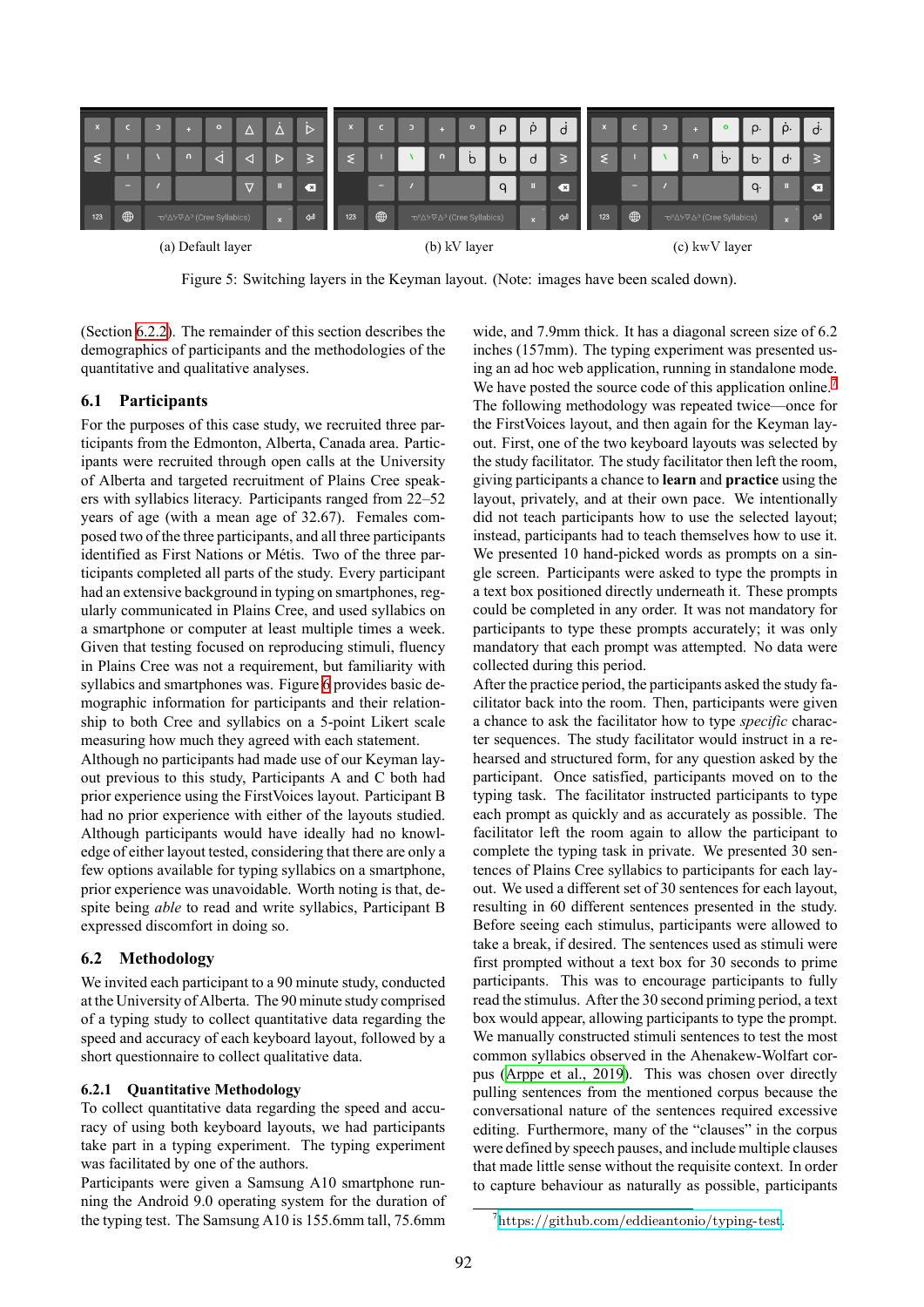<span id="page-5-1"></span>

Figure 6: Likert scale responses for participant demographics. Responses from left-to-right are strongly disagree, disagree, neutral, agree, and strongly agree.

were not presented with individual words, but grammatical clauses or sentences. Sentences were constructed to be fully grammatical clauses that could be easily understood, even if incomplete (e.g. the English subordinate clause: *if I ever see him again…*). There are 95 individual syllabics used in this corpus. Because constructing a set that covers all 95 syllabics would require a large number of sentences, only those characters in the 90th percentile by frequency were tested. The remaining syllabics occurred fewer than 20 times in a corpus of over 200,000 characters. The number of sentences presented was capped at 30 per layout to maximize the number of syllabics tested without overly taxing participants, as participants took roughly 80 minutes to complete two sets of 30 sentences (60 sentences in total).

Data was collected starting when the participant tapped on the text box, issuing a *focus event*. Upon focusing the text box, the keyboard would pop-up, allowing the participant to type. We collected timing information for each key tapped by the participant, including the backspace key. Keystroke events were collected in JavaScript by registering an event handler on the HTML <textarea> used for the text box, listening on all input DOM events. Timestamps were collected by recording the return value of performance.now(), which yields timestamps with a 0.1 ms time resolution on Google Chrome 78 for Android [\(McIlroy](#page-8-17) [and Kyöstilä, 2018\)](#page-8-17). Input events were collected until the participant tapped the Done button, in the upper left-hand corner of the screen.

We measured the speed of each layout by determining the time intervals between the user starting (the *focus event*) and finishing each stimuli (pressing the Done button). We then divided these times by the number of characters in each of the presented stimuli to determine the average time-to-type per character for each sentence. We did this because not all stimuli sentence contained the same number of characters. In addition to speed, we assessed the accuracy of each layout. To determine each layout's accuracy we compared stimuli and input data via ocreval ([Santos, 2019\)](#page-8-18). In addition to error rates, we reviewed the various errors and categorized them into distinct types.

#### <span id="page-5-0"></span>**6.2.2 Qualitative Methodology**

Qualitative data was collected directly after the typing experiment via an online questionnaire administered on a laptop given to each participant. Qualitative assessments were measured in two ways: an open ended invitation for the participant to provide any general feedback on each layout, as well as a set of 5-point Likert scale agreement ratings (as described for participant demographics). These ratings were composed of the following seven statements:

- 1. I would use this keyboard again to type Cree syllabics.
- 2. I would recommend this keyboard to my friends, family, and/or students.
- 3. Overall, I like using this keyboard.
- 4. I can type quickly with this keyboard.
- 5. This keyboard was easy to use.
- 6. I can type on this keyboard without making mistakes.
- 7. I could find each syllabic easily on this keyboard.

Participants were also asked to give any feedback they had in a free-form response for each layout.

The results of both the qualitative and quantitative assessments are presented and described in the rest of this paper.

## **7. Results**

This section details the quantitative results (i.e., accuracies and averages) and qualitative results (i.e., questionnaire responses) of this case study.

#### **7.1 Quantitative Results**

The foremost quantitative result that we have access to is the accuracy rate of each layout. Regardless of ease or enjoyability, a keyboard that is prone to mistakes is an inferior keyboard. Table [2](#page-6-0) details the accuracies of each layout for each participant. Overall, the two keyboards layouts performed quite similarly, though the FirstVoices layout appears to have a very slight advantage, with a mean of 96.50% compared to the Keyman layout's 96.06%. Due to having a negative reaction to using the Keyman layout, Participant B declined to progess beyond the practice stage on this layout.

As shown in Table [2](#page-6-0), there appears to be significant differences between participants. Participant A's FirstVoices results were 5% higher in accuracy than their Keyman layout's results. Conversely, Participant C's Keyman layout accuracy was roughly 1.5% higher than their FirstVoices results. Participant B's FirstVoices results were lower than both Participant A's and Participant C's results.

The actual types of errors for each layout generally took one of three forms: mis-orienting characters (typing  $\vee$  instead of  $\Lambda$ ), errors with a w-dot (adding one where there was none, not typing one when prompted), and general insertions/deletions of completely incorrect characters. Interestingly, regardless of participant, the FirstVoices layout tended to have a larger variety of errors. Conversely,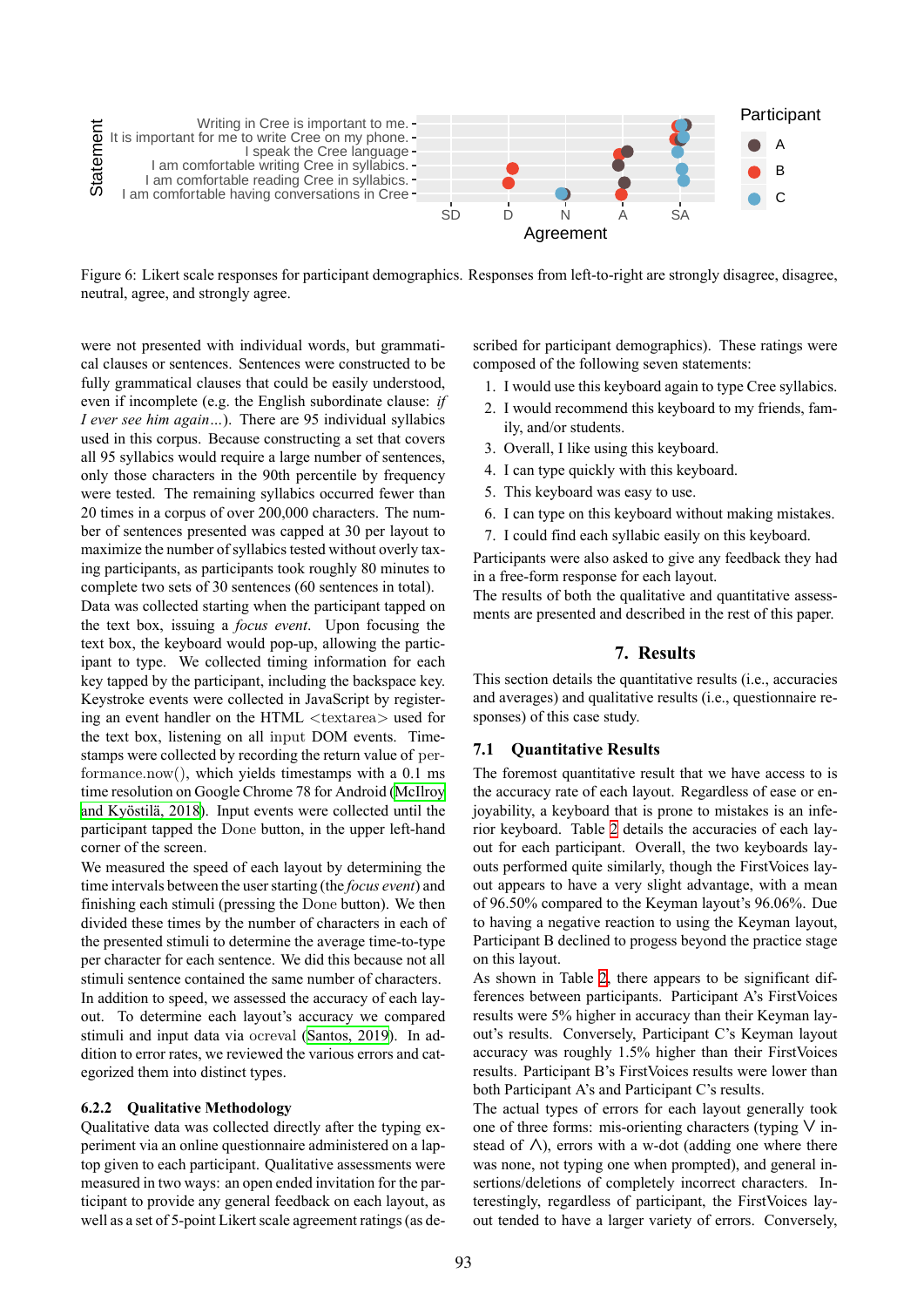<span id="page-6-0"></span>

|               | FirstVoices | Keyman |
|---------------|-------------|--------|
| Participant A | 98.88%      | 93.70% |
| Participant B | 93.70%      | N/A    |
| Participant C | 96.92%      | 98.42% |
| Mean          | 96.50%      | 96.06% |

Table 2: Keyboard Accuracies

the Keyman layout errors were largely those of spacing: the Keyman layout's novel feature— the thin, non-breaking space—was never used by Participant A and was frequently missed by Participant C. Spacing errors alone made up 31 out of 43 (72%) of the Keyman layout's errors. Since the thin spaces are a feature of the Keyman layout alone, when we disregard these errors, the overall accuracy of the Keyman layout rose to 98.8%, two percent points higher than the FirstVoices keyboard.

<span id="page-6-1"></span>

Figure 7: Average time-to-type per sentence (in seconds).

In addition to accuracy, we calculated the average time it took to type each character for each stimuli sentence. Because the number of characters varied between stimuli sentences, we opted to divided the total time it took to type each sentence by the number of characters in that sentence. This measure, *time-to-type*, was used to evaluate how fast a participant was able to type on each layout. Figure [7](#page-6-1) plots the average time to type a character per stimuli sentence.

### **7.2 Qualitative Results**

Participants as a whole preferred the FirstVoices layout. Figure [8](#page-7-0) plots participant responses to each of the questions detailed in Section [6.2.2.](#page-5-0) The labels on the y-axes represent abbreviated forms of the questions from Section [6.2.2.](#page-5-0)

All three participants generally agreed with all statements for the FirstVoices layout, indicating positive attitudes toward the keyboard. The only negative ratings were from Participants A and C who disagreed that the keyboard allowed for accurate typing. Participant A also reported a neutral response toward the keyboard being quick to type on. Notably, all participants agreed that they would recommend the FirstVoices layout to friends and family, and that they would use the keyboard again. Participant C reported a strong agreement toward recommendation and regarding the ease to find keys on the keyboard (henceforth *navigability*). Results for the Keyman layout were more varied. Participant B *strongly disagreed* with all statements, suggesting a very negative impression of this layout. Participant C *disagreed* with all statements, except for describing ease of use, a statement with which they agreed. Participant A had mixed feelings: they disagreed that the Keyman layout was quick and navigable, were neutral as to how easy the keyboard was to use and how likely they were to recommend it, and agreed that they would use the keyboard again, liked the keyboard, and that the keyboard was accurate.

In freeform feedback for the keyboards, one participant reported issues with the FirstVoices spacebar being too small, and that the  $\mathsf{II}$  key was too close to the backspace key, causing accidental deletions throughout the session. Participant A mentioned that they like the layout of the FirstVoices layout, and that once they realized each row contained syllabics with the same vowel, it became easy to use.

Regarding the Keyman layout, one participant described their issues as being that "This keyboard required too much thinking, slowing down the typing process. I liked the idea about it and its simplicity, but after a while I started not to like it just because it took too long." Another participant suggested that our layout was too rooted in English ideology, and that they did not think of syllabics of being procedurally generated first by a consonant to determine shape, and then by a vowel to determine orientation. This participant further suggested adopting a keyboard layout reminiscent of the "star chart" layout as described in [Houle \(2018\)](#page-8-4). Although this layout is familiar to some, it is by no means learned by the majority of syllabics users.

Both layouts were criticized for being too small by multiple participants. They reported poor accuracy due to not being able to read key labels. One participant noted that the exclamation mark was unavailable on both layouts. In fact, this symbol was available on the Keyman layout, but required a long press to be accessed and so went unnoticed by this participant. Finally, one participant reported generally "having issues" with both keyboards and wanting a solution for mobile typing of Plains Cree syllabics; they made it clear, however, that the Keyman layout was not the solution they were looking for.

#### **8. Discussion**

The results described above expressed a general preference for the FirstVoices layout. On nearly every dimension, the FirstVoices layout was preferred over the Keyman layout, regardless of which participant was doing the ratings. It is worth noting, however, that Participants A and C report previous familiarity with the FirstVoices layout. Given their extremely limited exposure to the Keyman layout, the lack of confidence in using it is understandable. Accuracies were comparable between keyboards, though the FirstVoices' was slightly higher. However, most of the Keyman layout's errors were due to not using the non-breaking space, a feature not found in the FirstVoices layout. When ignoring these errors, the Keyman layout proved *more accurate*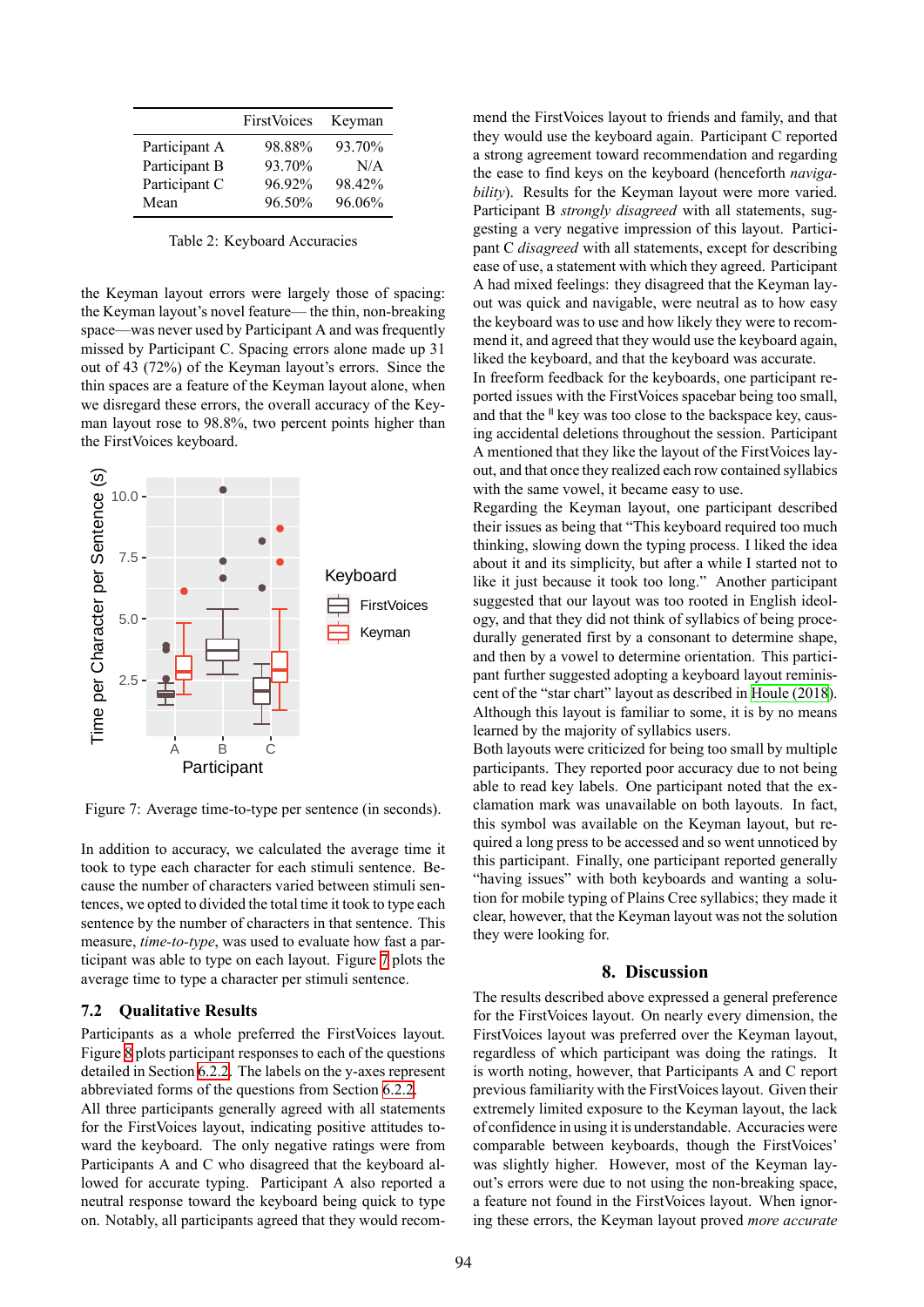<span id="page-7-0"></span>

Figure 8: Responses to usage questionnaire about the layouts.

than FirstVoices keyboard. Further, the FirstVoices layout was observed to have a broader ranger of errors, though this may be due to the fact that it was the only keyboard used by Participant B, who exhibited a much higher error rate than the other two participants. The quantitative data suggest that despite being a more accurate keyboard, the Keyman layout was less pleasant to use.

In terms of qualitative assessments, all participants preferred the FirstVoices layout. Although some amount of preference is expected for a familiar keyboard layout, participants showed slower typing speeds on the Keyman layout and commented on the amount of effort it took to type on the Keyman layout. Although built from the ground up as a Cree-based keyboard, one that eschews European baggage, the Keyman layout supposed some amount of compositionally for the characters. Asking participants to first type a *final* version of a consonant and then presenting them with all syllabics using that consonant as an *onset* appeared to be unintuitive. Compared to the FirstVoices layout, which is a straightforward listing of all syllabics, participants had a harder time navigating through the keyboard to type the appropriate character. This in turn required a lot of thought. Considering that Plains Cree syllabic finals do not transparently map to the associated shape of their onset counterparts (e.g.  $\lambda$  and /k/ shares no similarities to the shape of syllabics with  $/k/$  as an onset, like  $\sigma$ ), it is possible that participants struggled to quickly determine which *final* was needed for a given syllabic shape. This disconnect may have significantly contributed to the experience of using the keyboard. In addition to mental effort, the Keyman layout required a lot of comfort and familiarity with syllabics. It is unsurprising that Participant B, who was least comfortable in syllabics, was completely unwilling to use the keyboard.

Efforts to improve the ergonomics seemed not to factor much into participants reviews. Despite community members disliking the current options available for typing Plains Cree—including the FirstVoices layout—participants struggled throughout the case study with the new Keyman layout. It remains unclear as to whether or not this is an effect of having little experience with the keyboard. It is plausible that, once participants familiarized themselves with the Keyman layout, their opinions could change. We intentionally avoided giving participants explicit training, but the Keyman layout proved unintuitive; however, it would be interesting to know the opinions of typists who have gained significant experience on the layout, rather than the 90 minute session presented in this paper. Future evaluation could require a longer timescale, allowing participants to learn and practice the layouts.

# **9. Conclusion**

This paper has described an attempt to build a mobile keyboard for writing in Plains Cree syllabics. To address community calls for a Cree worldview based syllabics keyboard, we built a keyboard layout using the Keyman infrastructure. This keyboard required participants to first select the consonant of the syllabic they wished to type before presenting them with a set of syllabics using that consonant as an onset. As there is no English on this keyboard, participants had to choose a consonant value based on the consonant's final character. This keyboard was tested in a case study along side the existing FirstVoices layout for comparison. Although accuracy was higher on the Keyman layout, participants unanimously preferred the FirstVoices layout. The Keyman layout was reviewed as hard to use, requiring much mental effort, and being unpleasant, and slow. The results of this paper indicate that, while there is a desire for alternatives to the solutions that currently exists, there is a high cost in introducing an unfamiliar typing system and asking people to adapt to it.

# **10. Acknowledgements**

Thanks to Marilyn Shirt for prompting this project. Thanks to Marc Durdin, Joshua Horton, and Darcy Wong for putting up with our constant bug reports. Thanks to Lorna Williams and David L. Rowe for helping us publish the keyboard on Keyman's website. Thanks to Anna Kazantseva and Roland Kuhn for their endless support. Thanks to the following people, in no particular order, for help with this paper: Aidan Pine, Antti Arppe, Delaney Lothian, Rebecca Knowles, and Katherine Schmirler. Po\_a<sup>∩</sup>d $\Gamma$ ∩a<sup>→</sup>x